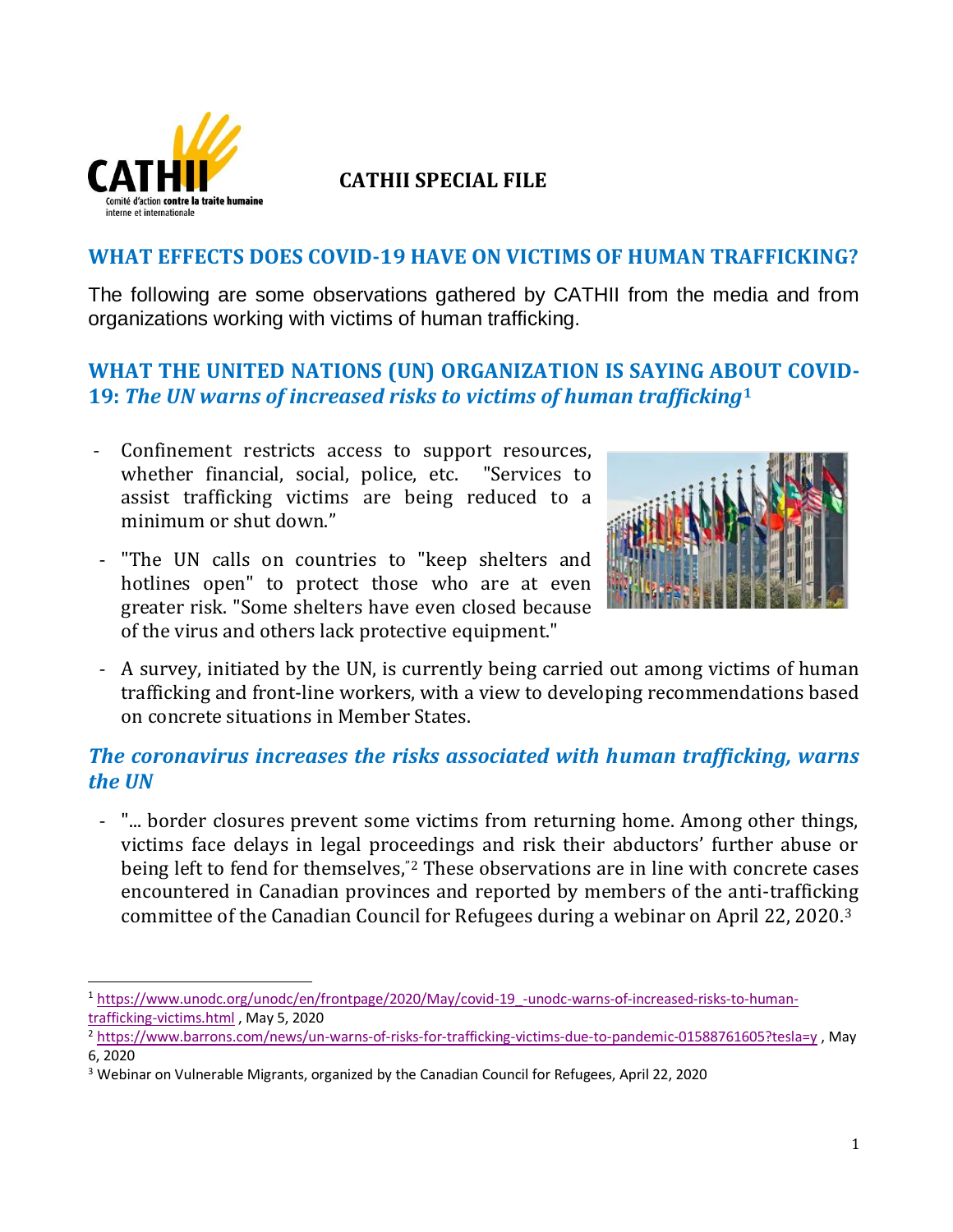# **IN QUEBEC AND IN CANADA: SITUATIONS ENCOUNTERED BY VULNERABLE MIGRANTS4:**

Generally speaking, the conditions of vulnerability experienced by migrant people place them in a situation of exploitation - lack of money for necessities, unemployment, risk of eviction from their homes, etc.

These very precarious conditions can lead more easily to situations of trafficking, as people are forced to accept just about anything in order to survive. What solutions are available to them? Going into prostitution? Working in dangerous health conditions? What else can they do?

### Reducing the conditions of vulnerability experienced by migrants is one way to protect them from exploitation that can lead to situations of human trafficking.

- **Access to Federal Emergency Assistance**: In some cases, migrants do not have access to the Canadian Emergency Response Benefit (CERB) or Employment Insurance, and so have no income to live on. This is the case for people who have just arrived in Canada and have not yet earned \$5,000, for undocumented migrants, and for refugees without a work permit. That being said, as of May 20, following a militant mobilization, migrants with a social insurance number, even if it has expired, can now apply for CERB. (Jill Hanley, researcher at the Sherpa Research Institute)
- "The combined effect of COVID-19 and the shortage of workers is leading to new abuses on farms, with some foreign workers having to work up to 18 hours straight," confirms RATTMAQ (Réseau d'aide aux travailleuses et travailleurs migrants du Québec), which has received some 20 complaints from migrant workers recently. 5



Ultimately, immigration status, as well as living and working conditions, are closely related. (Shelley Gilbert, LAW Legal assistant in Windsor)

<sup>5</sup> Le Devoir May 1, 2020 : Des travailleurs étrangers contraints de travailler jusqu'à 18 heures d'affilée , [https://www.ledevoir.com/societe/578058/18-heures-d-affilee-aux](https://www.ledevoir.com/societe/578058/18-heures-d-affilee-aux-champs?fbclid=IwAR2lrCtivBoH6DKeR4OAtoSbqjK6P2m6MGLFilwJkhsZNB13Sd2YPwJGM3k)[champs?fbclid=IwAR2lrCtivBoH6DKeR4OAtoSbqjK6P2m6MGLFilwJkhsZNB13Sd2YPwJGM3k](https://www.ledevoir.com/societe/578058/18-heures-d-affilee-aux-champs?fbclid=IwAR2lrCtivBoH6DKeR4OAtoSbqjK6P2m6MGLFilwJkhsZNB13Sd2YPwJGM3k)

 $4$  O.P. cit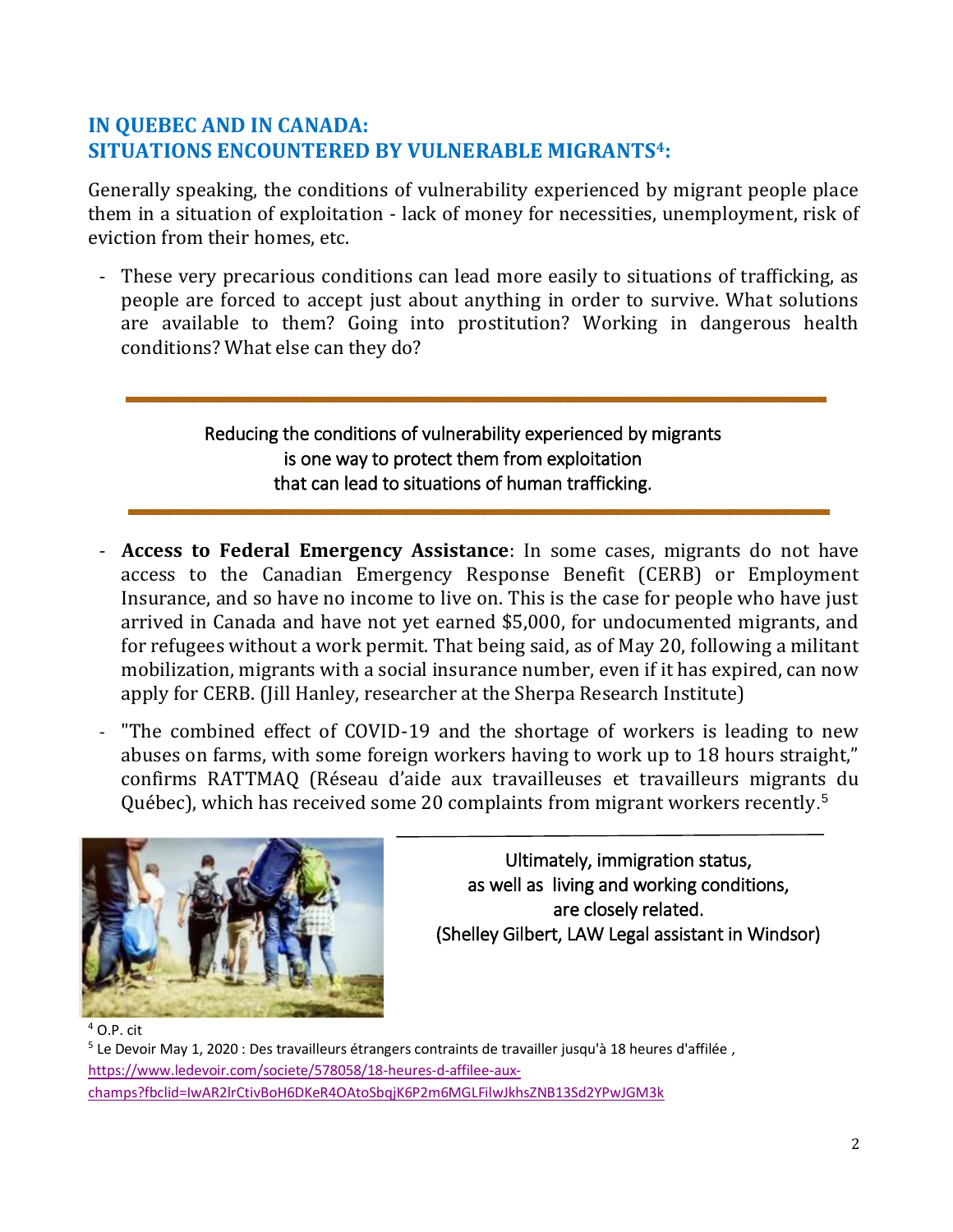#### **SEXUAL EXPLOITATION:**



 $\overline{\phantom{0}}$ 

- The Service de police de la Ville de Montréal and the Sûreté du Québec have noted an increase in sexual exploitation on the Internet "since the beginning of confinement due to COVID-19 ". This is explained by the fact that "young people are spending more time online now and are at risk of becoming victims of this type of crime." <sup>6</sup>
- Women actively engaged in the prostitution system "who have a pimp are always obliged to bring him money and the clients are not less demanding - on the contrary." The women are asked to be even more subservient to the demands of the clients.<sup>7</sup>
- The Polaris Institute in the United States points out that domestic workers are losing their jobs because employers are themselves at home, have no money left, or have lost their jobs themselves.<sup>8</sup> Thus, domestic workers find themselves in a situation of greater vulnerability to exploitation. This situation can also arise in Canada, where the majority of domestic workers are foreigners. Conversely, some employers may require more hours and extra work - frequent disinfection in all rooms, care of children who are confined, etc. - without improving working conditions or wages. Closed borders also have an impact on those who would like to return home to care for their own children.

#### **POSITIVE STORIES**

Despite all this, the pandemic crisis is generating collective initiatives that foster hope and fair treatment of people.

THE GOVERNMENT OF QUEBEC is extending COVID -19 testing and health care **to all people in Quebec, including refugees with precarious status and undocumented migrants.**<sup>9</sup>

<sup>6</sup> <https://ici.radio-canada.ca/nouvelle/1693098/pornographie-juvenile-covid-19-sq-spvm-attention>- April 11, 2020 <sup>7</sup> <https://www.lapresse.ca/covid-19/202004/22/01-5270525-lindustrie-du-sexe-sadapte-la-police-veille.php>

<sup>8</sup> [https://polarisproject.org/blog/2020/04/domestic-workers-face-economic-devastation-during-covid-19](https://polarisproject.org/blog/2020/04/domestic-workers-face-economic-devastation-during-covid-19-pandemic/) [pandemic/](https://polarisproject.org/blog/2020/04/domestic-workers-face-economic-devastation-during-covid-19-pandemic/)

<sup>9</sup> <https://www.educaloi.qc.ca/en/news/covid-19-rights-people-who-are-not-citizens-or-permanent-residents>